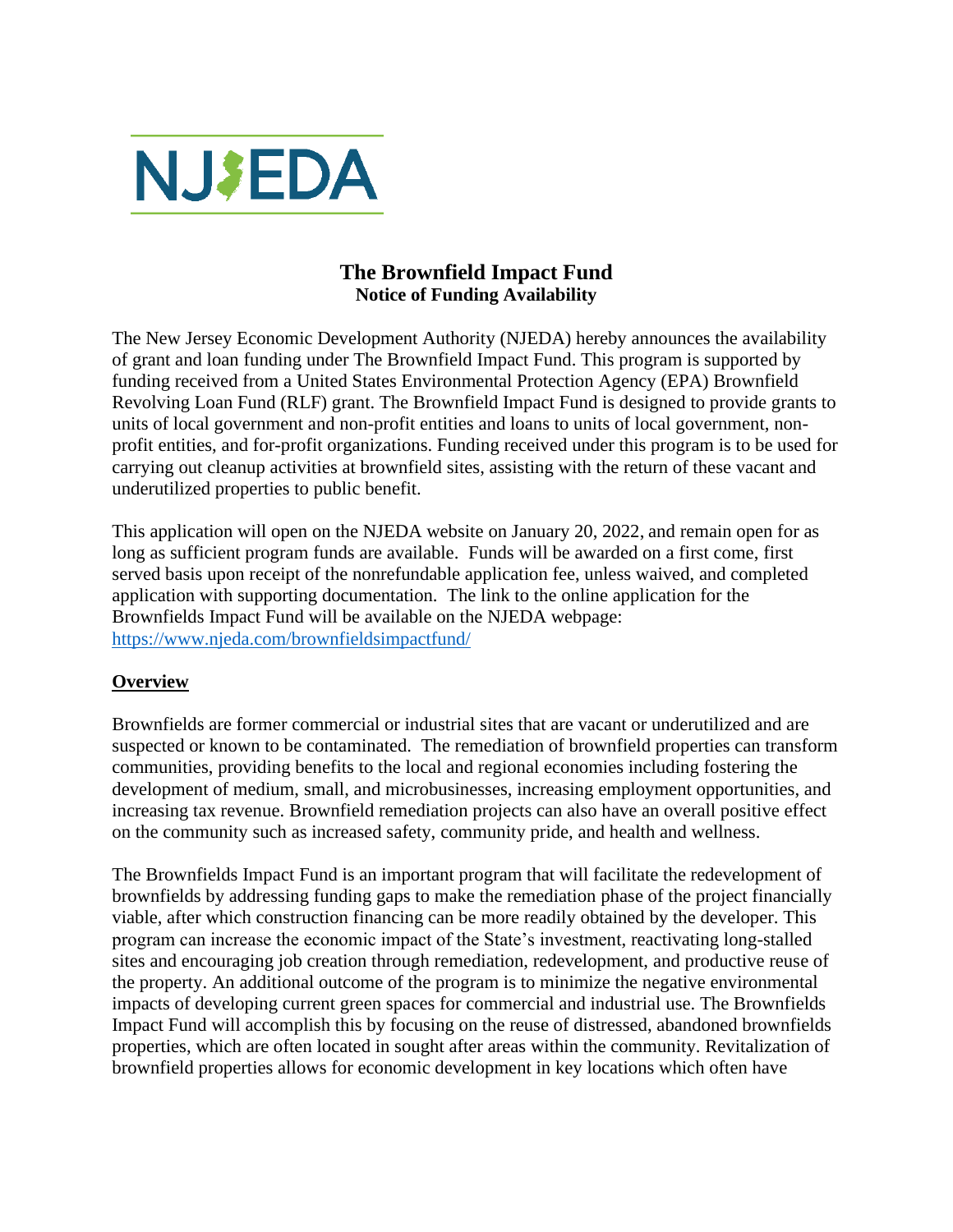existing access to a potential workforce, infrastructure, and redevelopment opportunities in our communities.

## **Purpose**

Under the Brownfields Impact Fund, the NJEDA will make grant funding available to non-profit organizations and units of local governments and will make low-interest loans available to forprofit organizations, non-profit organizations, and units of local government. For-profit organizations will not be eligible to apply for grant funding. Funds will be awarded on a first come, first serve basis upon receipt of a completed application.

These loans and grants will assist with cleanup and other pre-construction activities at brownfield sites throughout the state, particularly those within the States' Community Collaborative Initiative (CCI) cities. Eligible uses of the loan and/or grant funding include remediation activities necessary to clean up the release or mitigate the threatened release of hazardous materials and other activities approved by the EPA and outlined in the program specifications.

## **Funding Amounts**

The minimum loan amount will be \$50,000, with a maximum loan amount of up to \$350,000.

The minimum grant amount will be \$25,000, with a maximum grant amount of up to \$350,000.

Eligible entities may apply for both a loan and a grant under this program. **Funding Disbursement**

Disbursements will be based on a reimbursement structure for actual eligible costs incurred. Funds are to be disbursed upon receipt and review of approved invoices.

## **Eligible Applicants**

For the first three months (90 calendar days) of the program from the date the NJEDA begins accepting applications, eligibility will be limited to designated CCI communities.[1] After the 90-day period, the NJEDA will begin accepting applications from projects located in areas outside of the twelve defined CCI communities, subject to the availability of funding.

As part of eligibility for the Brownfields Impact Fund, entities applying for a loan must be able to demonstrate site control or a path to site control of a brownfield property at time of application. For non-profit organizations and units of local government applying for grant funding, the entity must own the brownfield property at the time of the application and retain ownership of the term of the grant.

Furthermore, all applicants for either the loan or grant must be accompanied by a letter of support from the mayor or, if the position of mayor does not exist, from the governing body of the municipality in which the brownfield site is located. The letter of support must indicate that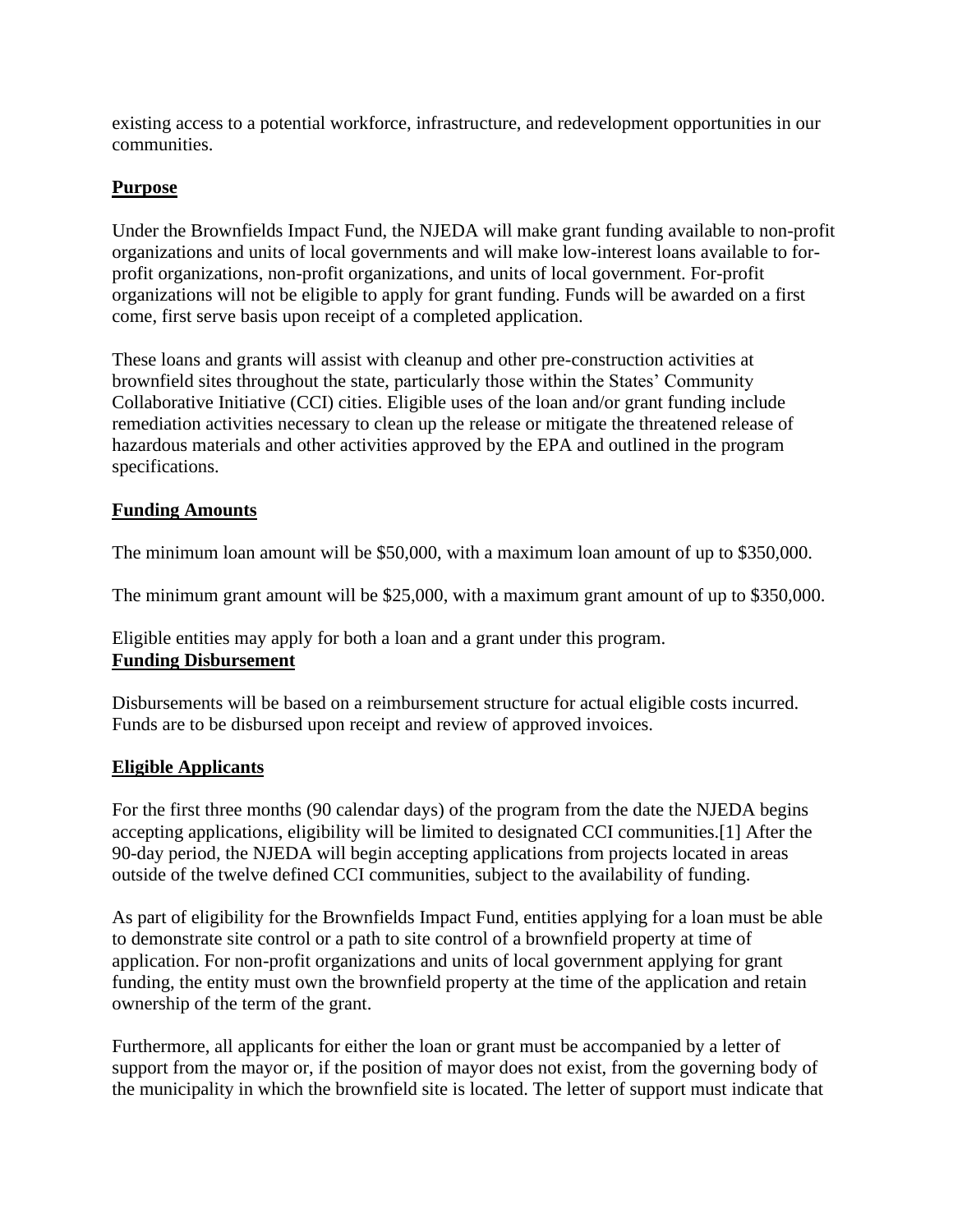the project aligns with the master land use plan or the local redevelopment plan. If there is no master plan or local redevelopment plan that includes the project site, the support letter must indicate that neither of these documents exist.

All applicants must have a redevelopment plan for the contaminated property.

Applicants must be in good standing with the New Jersey Department of Labor and Workforce Development and the New Jersey Department of Environmental Protection (as determined by each Department). If a compliance issue exists, the eligible entity may have an agreement with the respective department that includes a practical corrective action plan, as applicable. Applicants will also be required to provide a valid tax clearance certificate from the New Jersey Division of Taxation within the New Jersey Department of Treasury.

Entities applying to the Brownfield Impact Fund will be required to complete a legal questionnaire.

# **Exclusionary Criteria**

Loans or grants cannot be provided to entities who are considered liable or potentially liable for the environmental contamination under the federal Comprehensive Environmental Response, Compensation, and Liability Act (CERCLA) § 107. Specifically, this program excludes: individuals or entities responsible for, or individuals or entities who have common ownership or control with entities responsible for, any existing environmental contamination at the site, pursuant to CERCLA.

# **Eligible Uses**

The Brownfield Impact Fund provides low-interest loans and/or grants for eligible brownfield cleanups.

Eligible Activities may include, but are not limited to:

- Preparation of Remedial Action Workplans;
- Remediation of hazardous substances that are part of a structure (to include lead-based paint and asbestos);
- Construction of a site's engineered remediation cap which could include foundations/roadways;
- Demolition of structures to the extent that the demolition is integral to enabling access to contamination needing remediation (must be pre-approved by U. S. EPA);
- Actions necessary to clean up the release or mitigate the threatened release of hazardous materials such as:
	- o provide fences, warning signs or other site control precautions;
	- o drainage controls;
	- o capping of contaminated soils;
	- o excavation, consolidation, or removal of highly contaminated soils;
	- o removal of containers that may contain hazardous substances;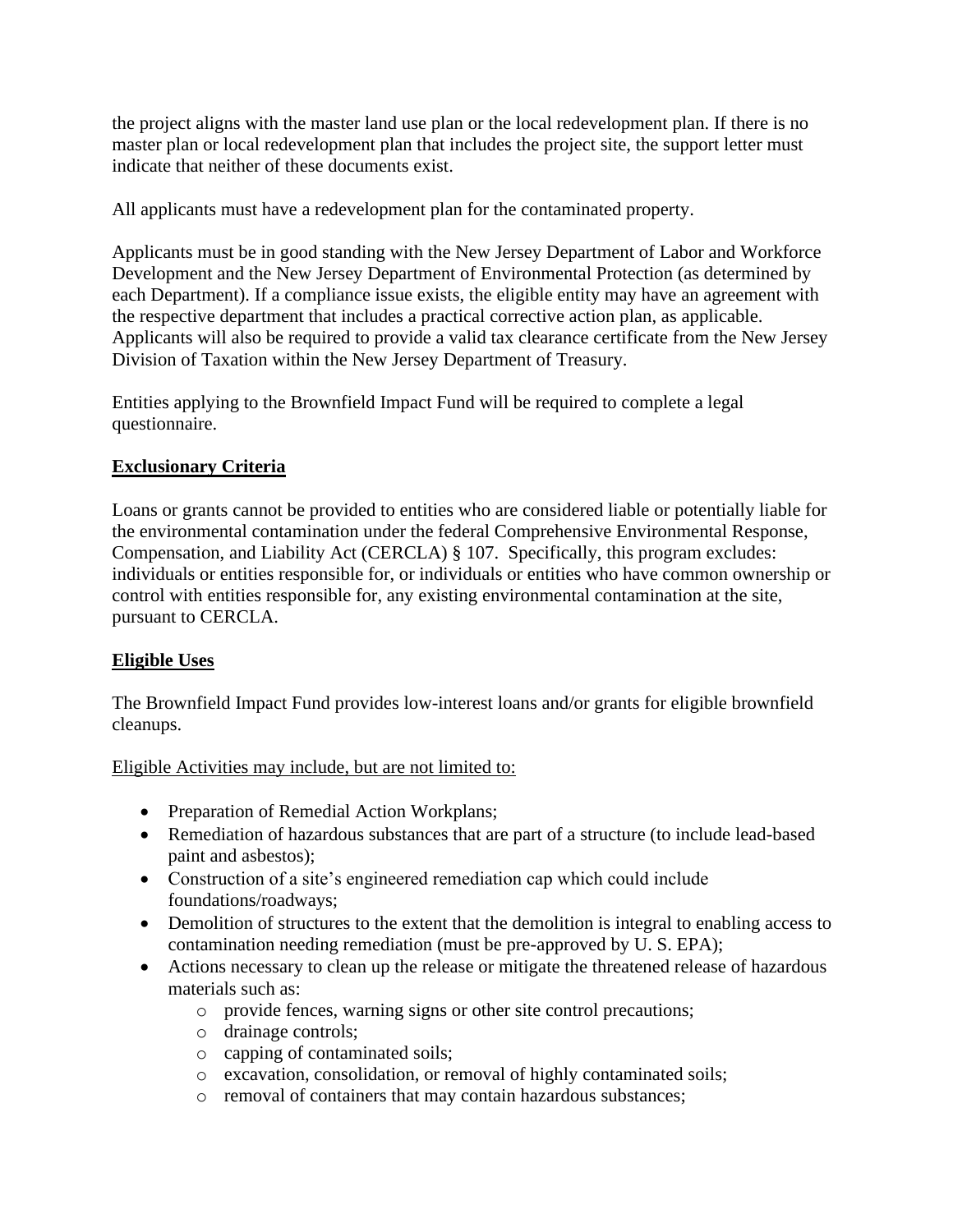- o use of chemicals to retard the spread of hazardous substances;
- o containment, treatment, disposal, or incineration of hazardous materials.
- Purchase of environmental insurance:
- Site monitoring, including sampling and analysis, required during the cleanup process;
- Monitoring and data collection which are required as a component of the cleanup action (including payment of the annual NJDEP remediation permit fees, if approved by U. S. EPA);
- Installation of engineering and/or institutional controls to fulfill cleanup requirements.
- Others uses will be considered upon request from borrower / grantee, and approval by U. S. EPA.

Ineligible Activities include, but are not limited to:

- Pre-cleanup assessment, identification, and characterization;
- Cleanup of a naturally occurring substances;
- Payment of a penalty or fine;
- Construction, demolition, and development activities that are not integral to cleanup actions;
- Public or private drinking water supplies that have deteriorated through ordinary use;
- Monitoring and data collection necessary to apply for, or comply with, environmental permits under other federal and state laws, unless such a permit is required as a component of the cleanup action;
- Other activities unrelated to the cleanup;
- Properties already listed as Superfund sites;
- Any cost incurred prior to loan or grant approval;
- Any use not approved by NJEDA or U.S. EPA.

### **Approval Process**

Potential applicants will be asked to complete a pre-application screening form prior to applying. The Brownfields & Sustainable Systems team will review applications for eligibility and appropriateness based on the U.S. EPA guidelines. The approval process will also include a technical review which will vet projects for readiness. The factors for the technical review include, but are not limited to, completion of the environmental assessment, existence of a draft remedial action workplan, engineer's cost estimate for remediation, and permits.

### **Interest Rate and Terms**

The NJEDA has structured these loans with an up to 20-year term and 2% interest rate (with an option for interest rate reductions to a floor of 1 percent based on the achievement of NJEDA's policy goals). Principal and interest will be deferred until the end of Year 4. During this period, interest will accrue and capitalize.

### **Labor Compliance**